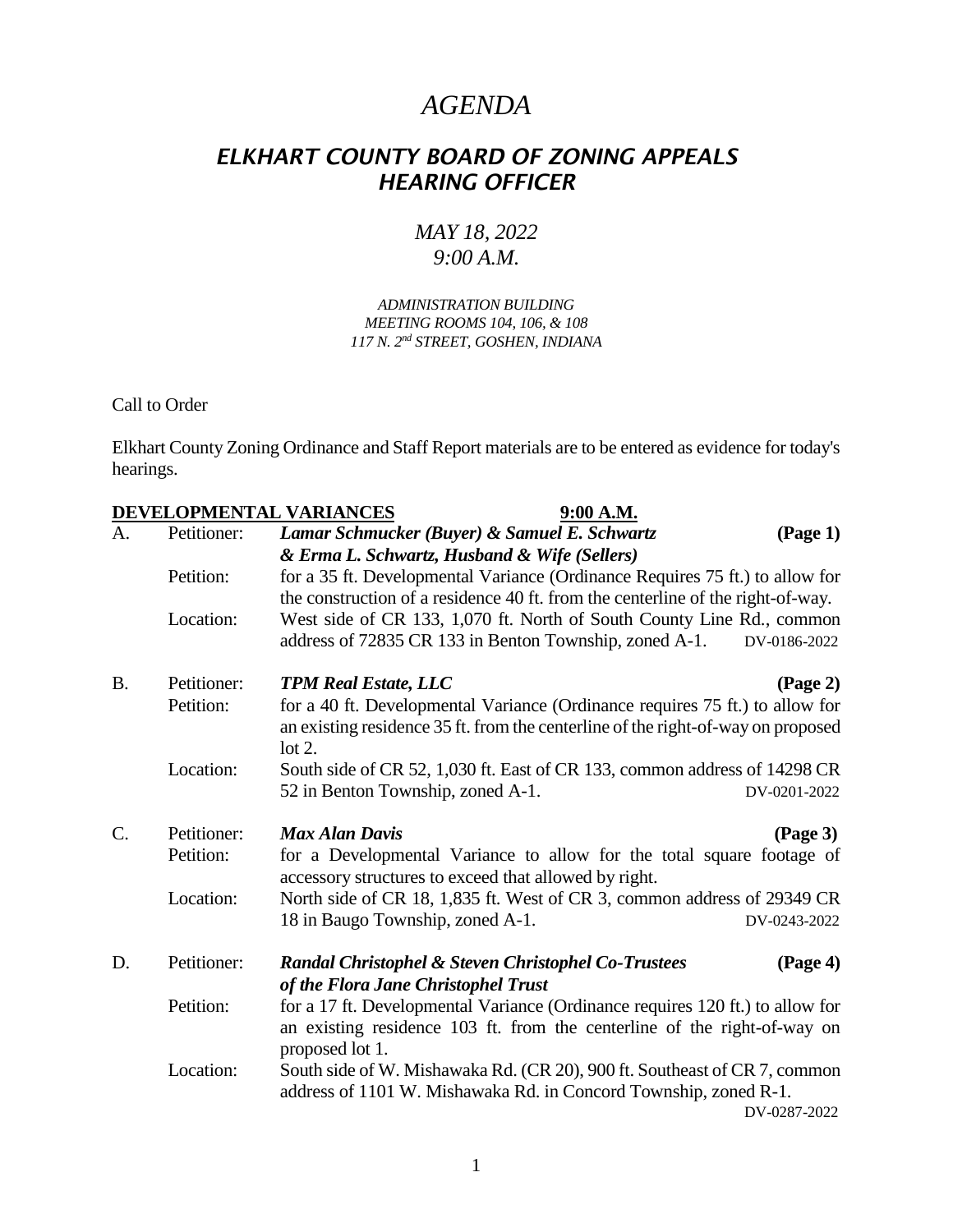| E. | Petitioner:                           | $(\text{Page } 5)$<br>Leland Dean Bauman & Julia Bauman, Trustees of the<br>Leland Bauman & Julia Bauman Revocable Trust                                                                                                                                                                                                                                                                                                                                                                                                                       |  |  |  |
|----|---------------------------------------|------------------------------------------------------------------------------------------------------------------------------------------------------------------------------------------------------------------------------------------------------------------------------------------------------------------------------------------------------------------------------------------------------------------------------------------------------------------------------------------------------------------------------------------------|--|--|--|
|    | Petition:                             | for a 9 ft. Developmental Variance (Ordinance requires 75 ft.) to allow for an<br>existing residence 66 ft. from the centerline of the right-of-way.                                                                                                                                                                                                                                                                                                                                                                                           |  |  |  |
|    | Location:                             | North side of CR 46, 2,500 ft. West of CR 9, common address of 26425 CR<br>46 in Union Township, zoned A-1.<br>DV-0288-2022                                                                                                                                                                                                                                                                                                                                                                                                                    |  |  |  |
| F. | Petitioner:                           | Alvin R. Fry & Arlene E. Fry Trustees of the Fry Family<br>$(\text{Page } 6)$<br><b>Revocable Living Trust</b>                                                                                                                                                                                                                                                                                                                                                                                                                                 |  |  |  |
|    | Petition:                             | for a 7:1 depth-to-width-ratio Developmental Variance and for an 80 ft. lot-<br>width Developmental Variance (Ordinance requires 100 ft.) to allow for the<br>construction of a residence.                                                                                                                                                                                                                                                                                                                                                     |  |  |  |
|    | Location:                             | North side of CR 42, 1,950 ft. East of CR 43, in Clinton Township, zoned<br>$A-1.$<br>DV-0289-2022                                                                                                                                                                                                                                                                                                                                                                                                                                             |  |  |  |
| G. | Petitioner:                           | <b>Tri-County Land Trustee Corporation (Land Contract Holder)</b><br>(Page 7)<br>& Dennis L. Bontrager (Land Contract Purchaser)                                                                                                                                                                                                                                                                                                                                                                                                               |  |  |  |
|    | Petition:                             | for a 20 ft. Developmental Variance (Ordinance requires 120 ft.) to allow for<br>the construction of a pole barn 100 ft. from the centerline of the right-of-way.                                                                                                                                                                                                                                                                                                                                                                              |  |  |  |
|    | Location:                             | East side of SR 13, 3,520 ft. North of SR 4, common address of 60800 SR 13<br>in Middlebury Township, zoned A-1.<br>DV-0275-2022                                                                                                                                                                                                                                                                                                                                                                                                               |  |  |  |
| H. | Petitioner:<br>Petition:              | Jeffrey Weaver & Lisa E. Weaver, Husband & Wife<br>(Page 8)<br>for a Developmental Variance to allow for the construction of a residence on<br>property with no road frontage served by an access easement on proposed lots<br>1 & 2.                                                                                                                                                                                                                                                                                                          |  |  |  |
|    | Location:                             | North end of the easement, North of CR 26, 2,635 ft. East of CR 11, in<br>Concord Township, zoned A-1.<br>DV-0283-2022                                                                                                                                                                                                                                                                                                                                                                                                                         |  |  |  |
| I. | Petitioner:<br>Petition:<br>Location: | 9:30 A.M.<br><b>Diane Lockwood Trustee of the Miller Family Trust</b><br>$(\text{Page } 9)$<br>for an 18 ft. Developmental Variance (Ordinance requires 75 ft.) to allow for<br>an existing residence 57 ft. from the centerline of the right-of-way and for an<br>8 ft. Developmental Variance (Ordinance requires 75 ft.) to allow for an<br>existing barn 67 ft. from the centerline of the right-of-way.<br>East side of CR 37, 1,005 ft. South of CR 40, common address of 66220 CR<br>37 in Clinton Township, zoned A-1.<br>DV-0270-2022 |  |  |  |
|    |                                       |                                                                                                                                                                                                                                                                                                                                                                                                                                                                                                                                                |  |  |  |
| J. | Petitioner:<br>Petition:              | <b>Eric Sindle</b><br>(Page 10)<br>for a Developmental Variance to allow for the construction of a residence on<br>property served by an unimproved/unmaintained county right-of-way.                                                                                                                                                                                                                                                                                                                                                          |  |  |  |
|    | Location:                             | North end of the San Jose Blvd., North of San Lucia Dr., 825 ft. East of CR<br>101, in Cleveland Township, zoned R-1.<br>DV-0279-2022                                                                                                                                                                                                                                                                                                                                                                                                          |  |  |  |
| K. | Petitioner:                           | Corey M. Hurtekant<br>$\left(Page\ 11\right)$                                                                                                                                                                                                                                                                                                                                                                                                                                                                                                  |  |  |  |
|    | Petition:                             | for a Developmental Variance to allow for the total square footage of<br>accessory structures to exceed that allowed by right.                                                                                                                                                                                                                                                                                                                                                                                                                 |  |  |  |
|    | Location:                             | West side of CR 111, 480 ft. North of CR 22, common address of 58925 CR<br>111 in Concord Township, zoned R-1.<br>DV-0265-2022                                                                                                                                                                                                                                                                                                                                                                                                                 |  |  |  |